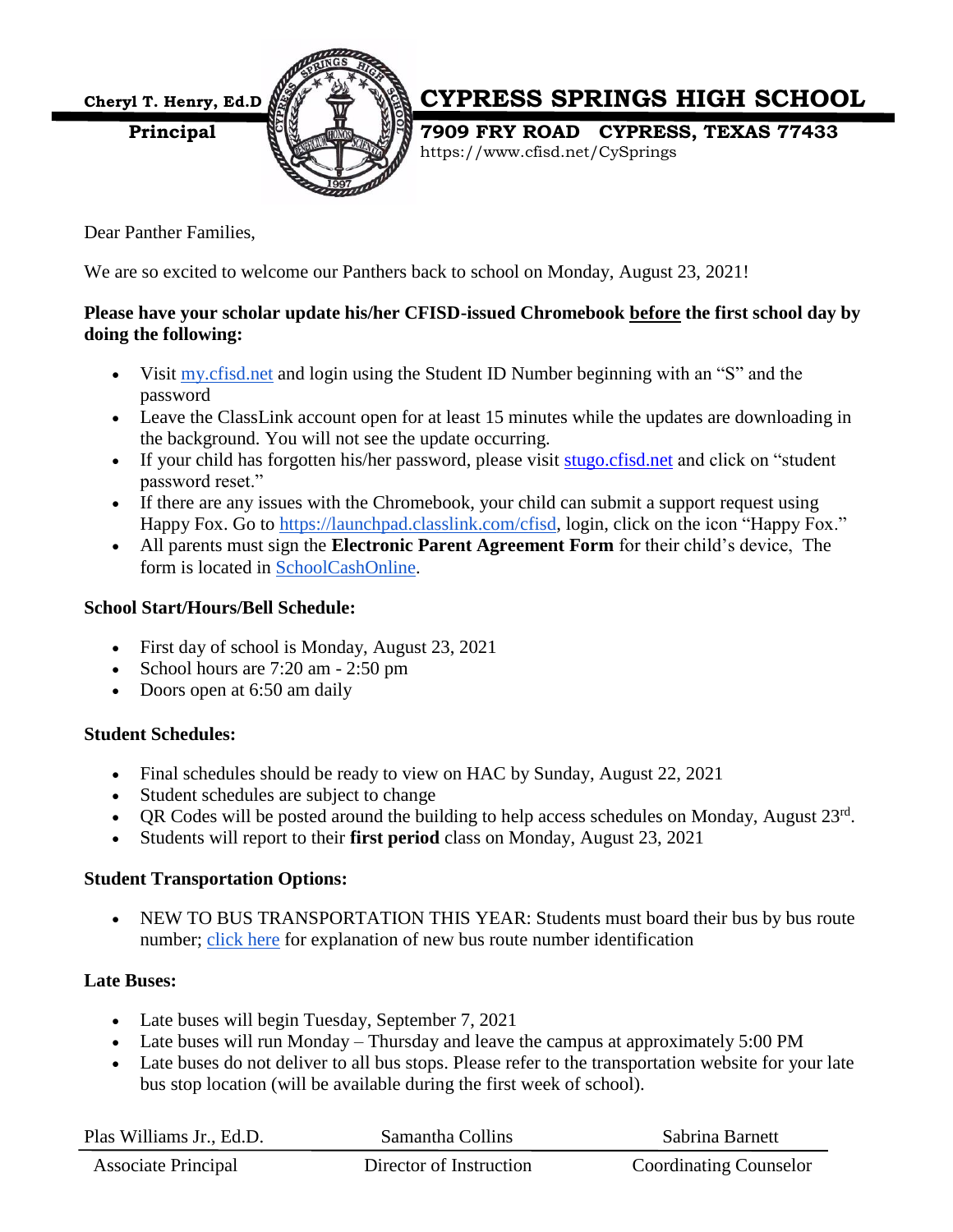## **Requirements of Students:**

- Clear Backpacks (a 6x9 inch purse or handbag as well as a lunch sack does not have to be clear) are required for all secondary students. For more information on the policy, please [click here.](http://track.spe.schoolmessenger.com/f/a/qdxXkNDpIGf4J9k5sW-v7Q~~/AAAAAQA~/RgRjAUNMP0RSaHR0cHM6Ly9kcml2ZS5nb29nbGUuY29tL2ZpbGUvZC8xWk5QdWdwRm8wT0tkbVRncUI4OEtxQmdKay1NVGlCRTkvdmlldz91c3A9c2hhcmluZ1cHc2Nob29sbUIKYSDMDyBhDbb93FIZYW1hbmRhcG9zdHJpZ2FuQGdtYWlsLmNvbVgEAAAAAQ~~)
- IDs and lanyards will be issued the first day of school; **these must be worn throughout the day, on the bus, and at after school events**. Replacement cost: \$1 for temporary badge; \$1 for lanyard/sleeve replacement; \$5 for badge replacement
- Student 1:1 **device (laptop / chrome book)** Students must bring to school daily. Please keep chargers at home.
- Dress code must be followed according to the Student Code of Conduct. Assistant Principals will be discussing specific dress code standards during Code of Conduct talks.
- Personal electronic devices including tablets, personal laptops, and smart watches are prohibited from 7:20 am - 2:50 pm. Airpods, earbuds, or headphones will be permitted in the confines of the classroom for instructional purposes only. Cellphones with ONE earbud will only be allowed during passing periods and lunch.

## **Lunch Visitors/Delivery (lunch, items left at home, etc.):**

- For the first grading period, **there will be no lunch drop-offs for students**; we will re-evaluate at the end of the grading period.
- Items forgotten at home may be left on the cart in the foyer for student pickup between classes. **NO food or medication can be left on this cart**, this includes snacks, lunches, over the counter or prescribed medications.
- If you need to drop off medication, please visit this [link to sign up.](https://www.signupgenius.com/go/10c0f4facac28a2ffc70-medication)

# **Student Early Pick Up:**

- If you need to pick up your student early during the school day, please send a note in advance with your child stating the specific time of pickup and who will be picking up.
- If someone other than the parent or guardian will be signing out your student, their name must be indicated in the note and they must be listed as an emergency contact.
- The note should be delivered to the attendance office no later than the morning your student needs to be picked up so he or she is ready upon your arrival.
- If you arrive after 2:30 p.m. asking to pick up your child early without advance notice, it is probable that we will not be able to meet that request. Most of the front office staff have extra duties at the end of the day to prepare for student dismissal.

#### **Safety Protocols:**

- Please review the District's [Lead Safely Plan](http://track.spe.schoolmessenger.com/f/a/o84s9I52P9KwPprBxc5Wdw~~/AAAAAQA~/RgRjAUNMP0QgaHR0cHM6Ly93d3cuY2Zpc2QubmV0L0xFQURTYWZlbHlXB3NjaG9vbG1CCmEgzA8gYQ22_dxSGWFtYW5kYXBvc3RyaWdhbkBnbWFpbC5jb21YBAAAAAE~)
- Masks are HIGHLY recommended but not required; Mask Zones will be available in classrooms and lunch where feasible.
- Sanitation: Hand sanitizing stations are located throughout the building; sanitation of high touch areas in classrooms, hallways, cafeteria, and bathrooms will continue throughout the day.
- Hallways: One-way hallways will continue to help with flow of students.
- Daily self-screenings are required for all staff and students.

| Plas Williams Jr., Ed.D.   | Samantha Collins        | Sabrina Barnett               |
|----------------------------|-------------------------|-------------------------------|
| <b>Associate Principal</b> | Director of Instruction | <b>Coordinating Counselor</b> |